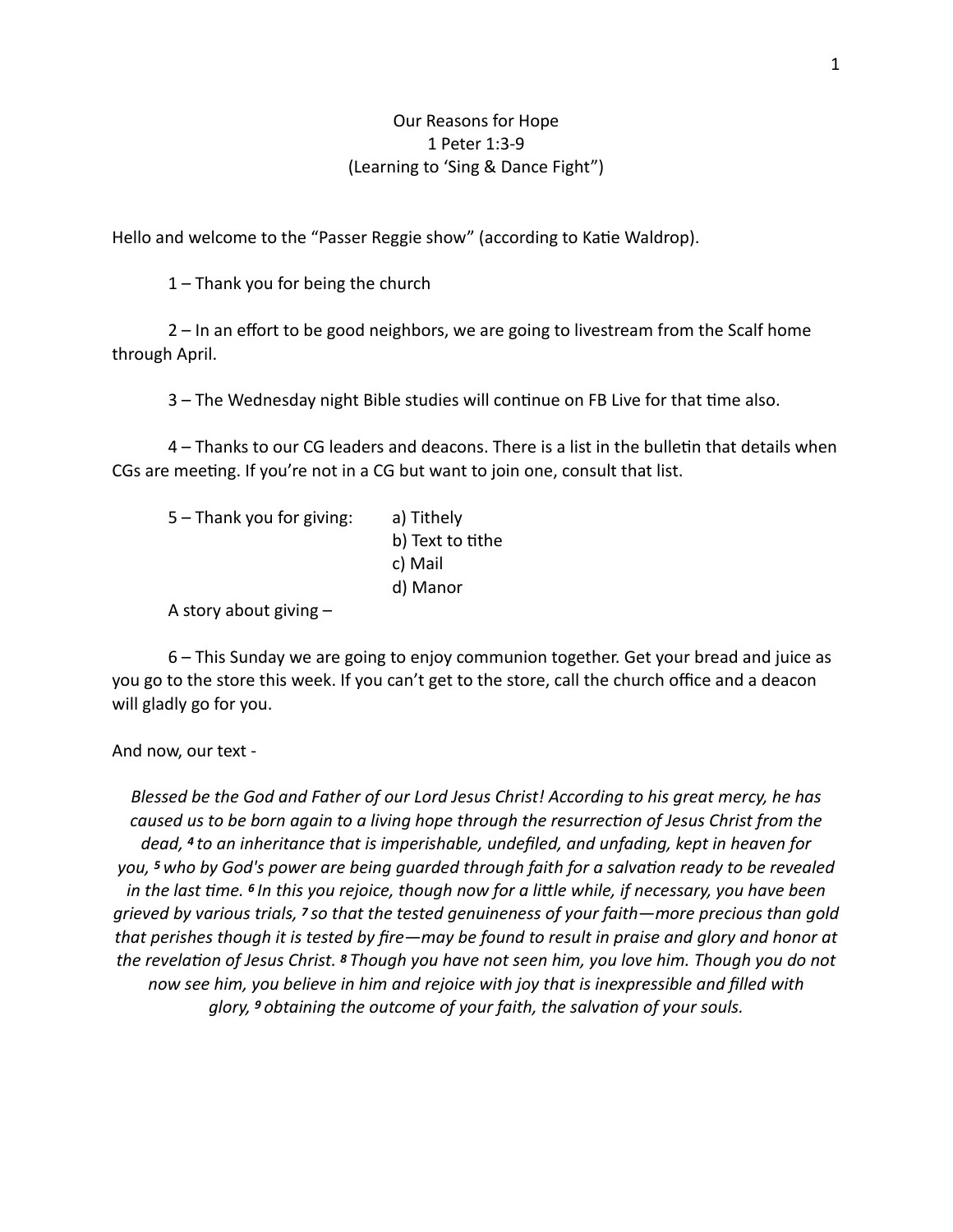It is important to note that Peter identifies his readers as 'exiles.' We are presently exiled from one another and from the church building but, after Covid-19, we should maintain that 'exile' status even when we are back together. After all, 'this world is not our home' and for too long, we have acted like we are going to live here forever. But we are not, 'there's a land that is fairer than day' being prepared for us and we are called to live like citizens of that country.

The first part of chapter one is devoted to "our great salvation" because this is the link that ties us to Jesus and to one another.

And the first point Peter draws out about salvation is the hope that is ours in Jesus.

- $I.$  Introduction 1:1-2
- II. II. The identity of Christians  $1:3-2:10$ 
	- A. Our great salvation 1:3-12

1. The hope of our salvation 1:3-5 The joy of our salvation 1:6-9 The witnesses of our salvation  $1:10-12$ 

Our behavior as Christians under duress is directly tied to

- our faith in God and
- God's grace as our resource in a pandemic.

Peter wants us to "Stand firm in the true grace of God" (5:12).

- "God's Righteousness At Christ's Expense" Salvation
- "God's Riches As Christ Enables" Sanctification

In this chapter, God's grace is sufficient to give us hope and joy which validates our witness.

Where is God's grace thus far in this book?

- $\bullet$  In Peter's transformation v 1
- In God's foreknowledge 2
- In the Spirit's sanctification 2
- In obedience to Jesus 2

We don't need pep talks. We need grace. Pep talks are transitory and not transformative. Pep talks are external and not internal. If your neighbors or children are misbehaving during the quarantine, they need grace and we should pray that God will give it.

How do we obtain God's grace?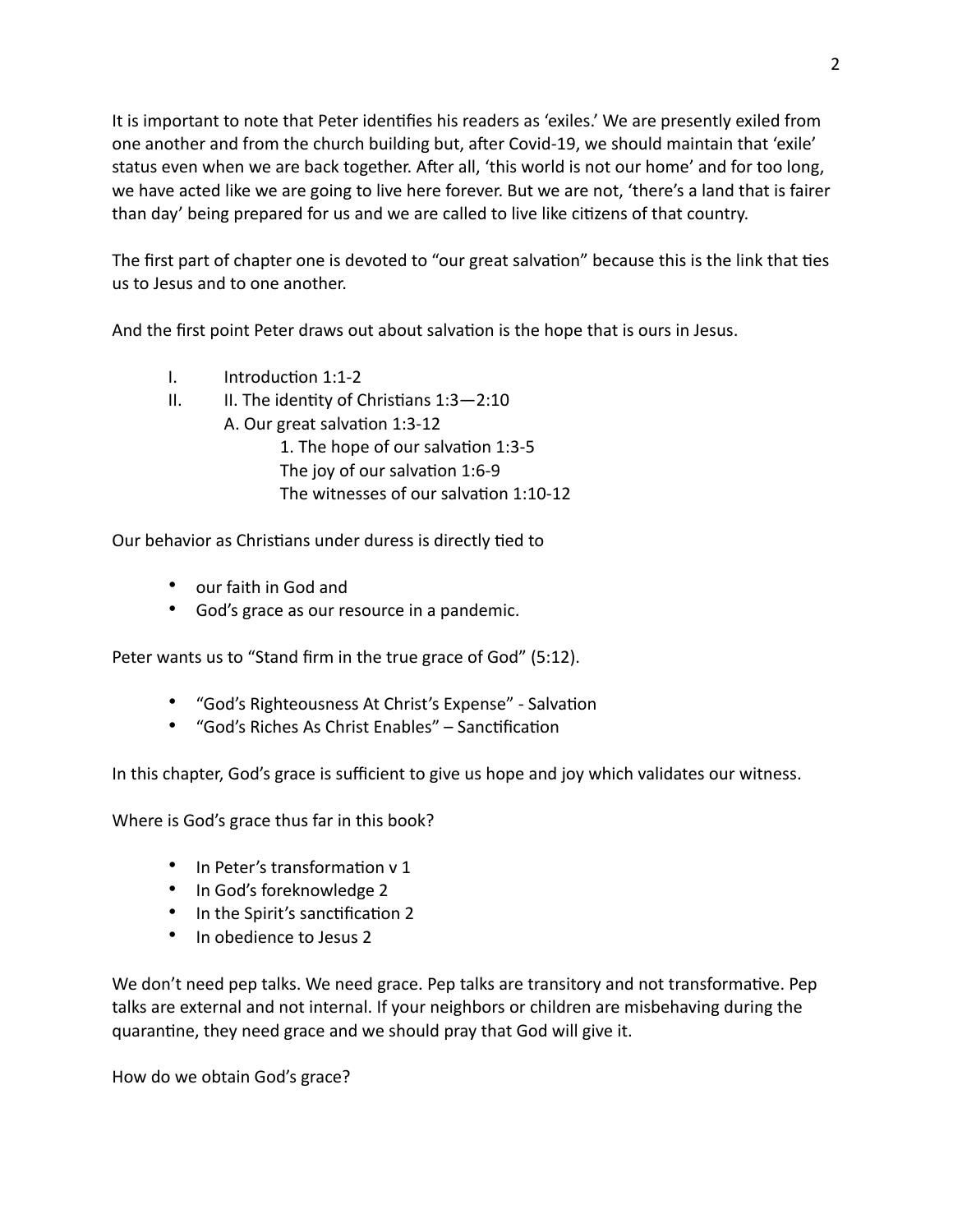- a) Be a Christian
- b) Read the Bible
- c) Memorize the Bible
- d) Ask the Holy Spirit to live the life of Jesus in you

ILL – The Bible is the track. The Holy Spirit is the engine.

- Some people know the Bible but don't have the Holy Spirit legalism
- Some people have the Holy Spirit but don't know the Bible anything-ism

The Scripture lays down the track on which the Holy Spirit moves you toward Christ-conformity.

You need the Bible and the Holy Spirit. You need the Holy Spirit and the Bible. That's how you experience God's grace.

The word comes alive in you by the power of the Holy Spirit.

- a) Be a Christian
- b) Read the Bible
- c) Memorize the Bible
- d) Ask the Holy Spirit to live Jesus's life in you

Galatians 2:20-21 - *I have been crucified with Christ. It is no longer I who live, but Christ who lives in me. And the life I now live in the flesh I live by faith in the Son of God, who loved me and gave himself for me. 21 I do not nullify the grace of God, for if righteousness were through the law, then Christ died for no purpose.*

How do you get Peter's hope?

- a) Be a Christian
- b) Read the Bible
- c) Memorize the Bible
- d) Ask the Holy Spirit to live the life of Jesus in you

And so now we return to the text under consideration wherein Peter is reminding these elect exiles who they are and how they are blessed in God. He immediately breaks out into song.

 $V<sub>2</sub>$ 

*Blessed be the God and Father of our Lord Jesus Christ! According to his great mercy, he has*  caused us to be born again to a living hope through the resurrection of Jesus Christ from the *dead* 

*Blessed = eulogetos = (9t in NT) –*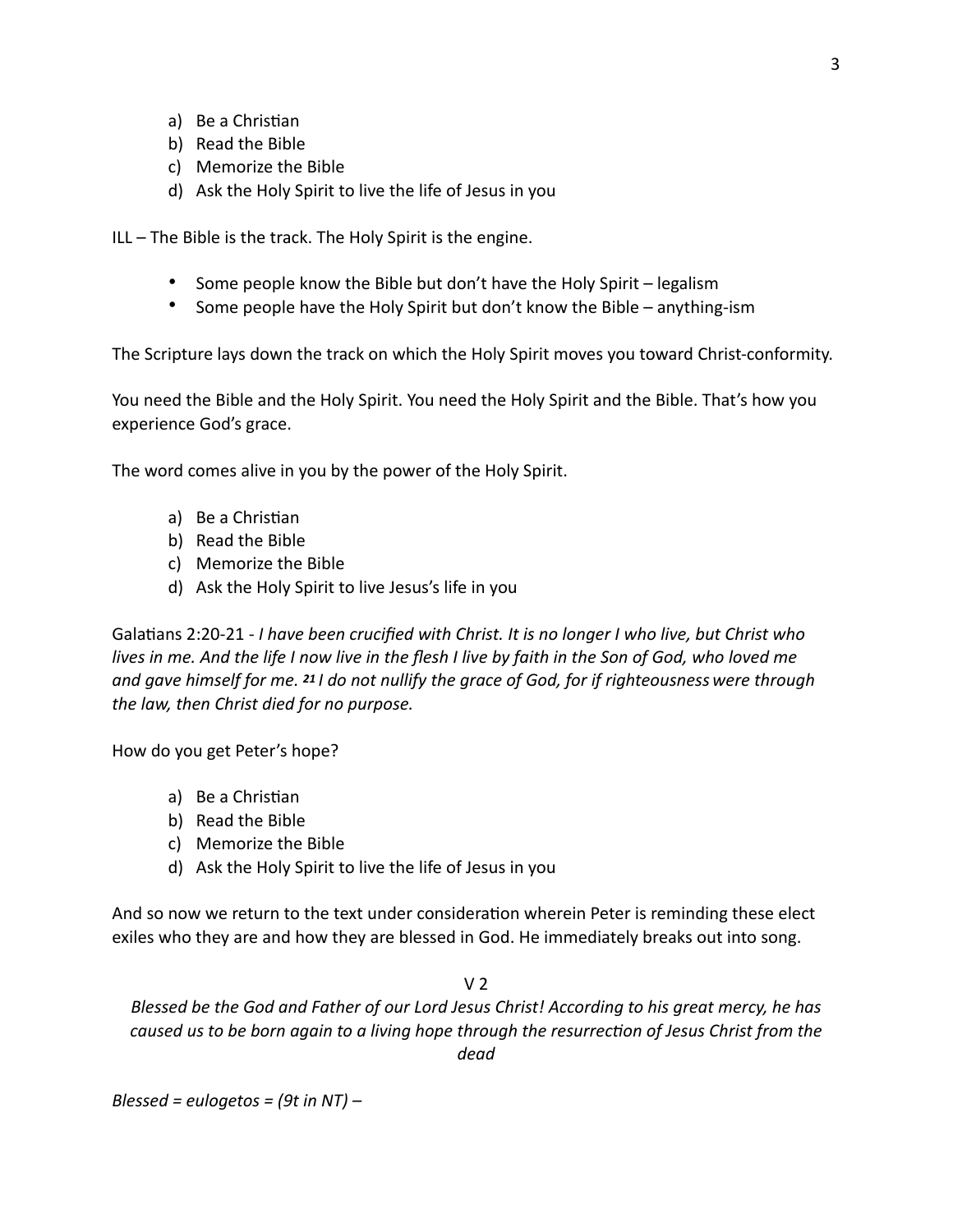*Mark 14:16 - But he remained silent and made no answer. Again the high priest asked him, "Are* you the Christ, the Son of the Blessed?"

## *Eulogetos = praised*

Immediately after addressing his readers and reminding them of God's care, he breaks out into praise.

All Christians are singers because God is a singer.

Zephaniah 3:17 - *The LORD your God is in your midst, a mighty one who will save; he will rejoice over you with gladness; he will quiet you by his love; he will exult over you with loud singing.*

God is a singer. He loves singing. We are singers by *his* nature.

2 Chronicles 20:21-22 - *And when he had taken counsel with the people, he appointed those who were to sing to the LORD and praise him in holy a\_re, as they went before the army, and say, "Give thanks to the LORD, for his steadfast love endures forever." 22 And when they began to sing and praise, the LORD set an ambush against the men of Ammon, Moab, and Mount Seir, who had come against Judah, so that they were routed.* 

It may have looked like Israel was surrounded by Ammon, Moab and Mount Seir, but they were actually surrounded by God.

I know of another time this happened in the Bible  $-$ 

2 Kings 6:15-17 – *When the servant of the man of God rose early in the morning and went out, behold, an army with horses and chariots was all around the city. And the servant said, "Alas, my master! What shall we do?" 16 He said, "Do not be afraid, for those who are with us are more than those who are with them." 17 Then Elisha prayed and said, "O LORD, please open his eyes that he may see." So the LORD opened the eyes of the young man, and he saw, and behold, the mountain was full of horses and chariots of fire all around Elisha.* 

Gehazi, Elisha's servant, thought he and Elisha were surrounded by the Syrian army. What he didn't see, didn't know, was that God had surrounded the Syrian army.

What was Israel singing in 2 Chron 20? And what did Gehazi sing? I know! -

ILL – Michael W. Smith, "Surrounded – Fight our Battles" .16

<https://www.youtube.com/watch?v=YBl84oZxnJ4>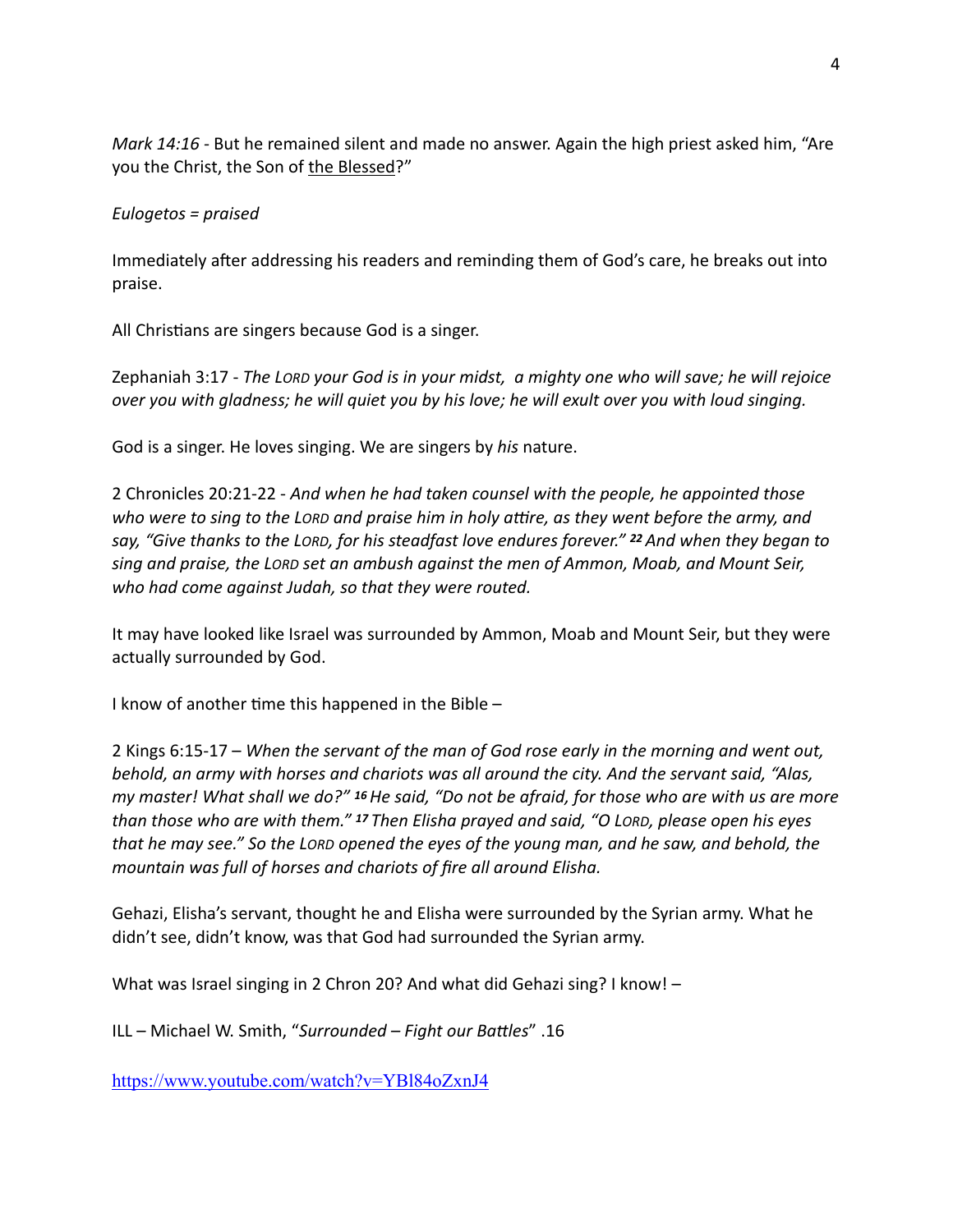Sometimes friends, you just need to stand up and engage in a good ole' 'sing and dance' fight with your fears, your foes and the devil!!!!! That's what happened to Peter and what he hopes for his readers; that his doxology will fill their hearts with singing and dancing faith.

ILL – My grandmother – "*A dancing foot and a praying knee don't go on the same leg*."

Sometimes you just have to go to church like a Kenyan. (Teana's Kenyan friend, Jane, asked when she visited America, "*What? You don't dance in church?"* No, Jane, we're Baptist and God has not given us anything to dance about.

Don't let go unsung these good songs filled with good things about our good God.

Let's be interactive for a moment on FBLive -

What's your favorite hymn? What's your favorite modern song?

What is it that makes Peter break out in song? What makes him "Bless the God and Father of our Lord Jesus Christ."

- a) He's an elect exile 1
- b) By the foreknowledge of God 2
- c) Whom the Holy Spirit is sanctifying 2
- d) As he learns obedience 2
- e) And shares the gospel with others 2
- f) Great mercy 3
- g) Born again 3
- h) Living Hope 3
- i) Jesus is alive 3
- j) A gifted, imperishable, undefiled, unfading, kept, inheritance 4
- k) God's power is guarding him 5
- l) A last-time salvation 5

If you had to make a list of why you "bless" God, what would be on your list?

All of this enables him to

- a) Rejoice in grievous trials 6
- b) Possess genuine faith 7
- c) Love him who is unseeable 8
- d) Believe in him 8
- e) Rejoice in inexpressible joy 8
- f) Be filled with glory 8
- g) Obtaining the salvation of his soul 9